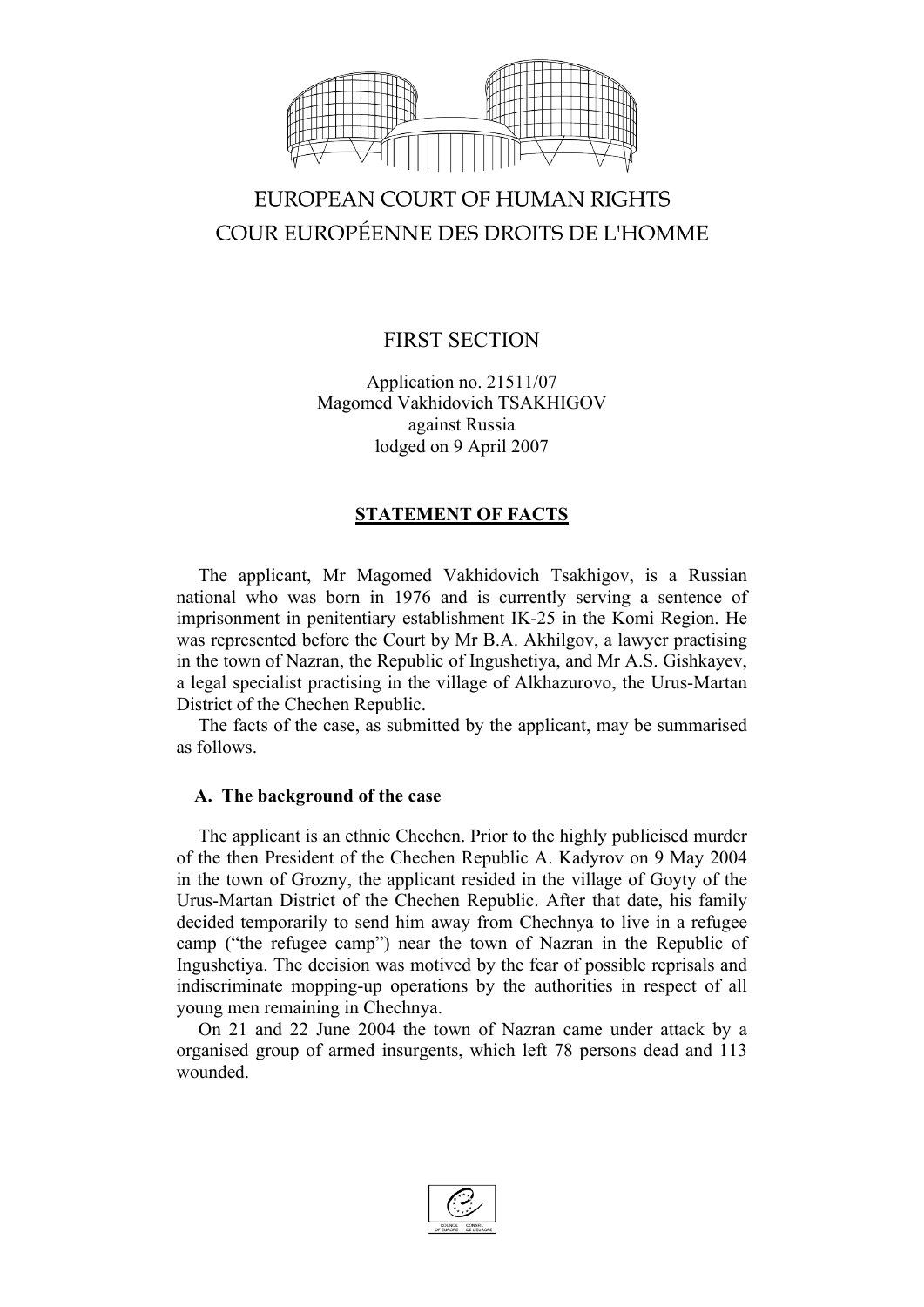### **B. The applicant's arrest and subsequent events**

#### *1. The applicant's arrest*

The applicant and his acquaintance I. were arrested in the refugee camp on 23 June 2004. They were found to be in possession of a military uniform and one hand grenade. The authorities also took a sample of the dirt on their hands, which later proved to contain traces of gunpowder and other byproducts of recent gun shooting.

Thereafter the authorities brought the applicant and I. to the  $6<sup>th</sup>$ Department of the Ministry of the Interior of the Republic of Ingushetiya. The police officers repeatedly and continuously tortured both the applicant and I., demanding them to confess to their involvement in the recent attack on Nazran.

The applicant submitted that the police officers had broken him seven ribs, upper jaw, right foot and had injured his both wrists. Finally, the applicant refused to admit his involvement in the events in Nazran, but confessed to the participation in the terrorist group of Doku Umarov between May and September 2002. According to him, the authorities continued beating him even after he had agreed to give the confession at issue.

### *2. SIZO no. 6 in the town of Vladikavkaz*

From 28 June to 22 July 2004 the applicant was held in remand prison of the Federal Security Service of Russia in the town of Vladikavkaz (as of 1 January 2006 the facility has been transferred to the Ministry of Justice and renamed SIZO no. 6).

Upon the applicant's admission to this facility on 28 June 2004, a medical examination by a prison doctor revealed that the applicant complained about a chest pain during deep inhalations. There were visible injuries on his body such as bruises under his left eye, on the back and in the area of the right foot. As a result, the applicant was diagnosed as having a bruise on the face and his chest.

On 5 July 2004, during a medical examination in this facility, a doctor mentioned that the applicant's back "hurt during palpation and body movements".

### *3. SIZO no. 1 in the town of Vladikavkaz*

Between 22 July and 28 September 2004 the applicant was held in remand prison IZ-15/1 (SIZO no. 1) of the town of Vladikavkaz in the Republic of Northern Ossetia (Alaniya). During his stay the applicant was transferred to the Temporary Detention Ward in Beslan during between 20 and 27 August 2004.

#### *4. SIZO no. 2 in the town of Pyatigorsk*

On 28 September 2004 the applicant was transferred to remand prison IZ-26/2 (SIZO no. 2) of the town of Pyatigorsk in the Stavropol Region.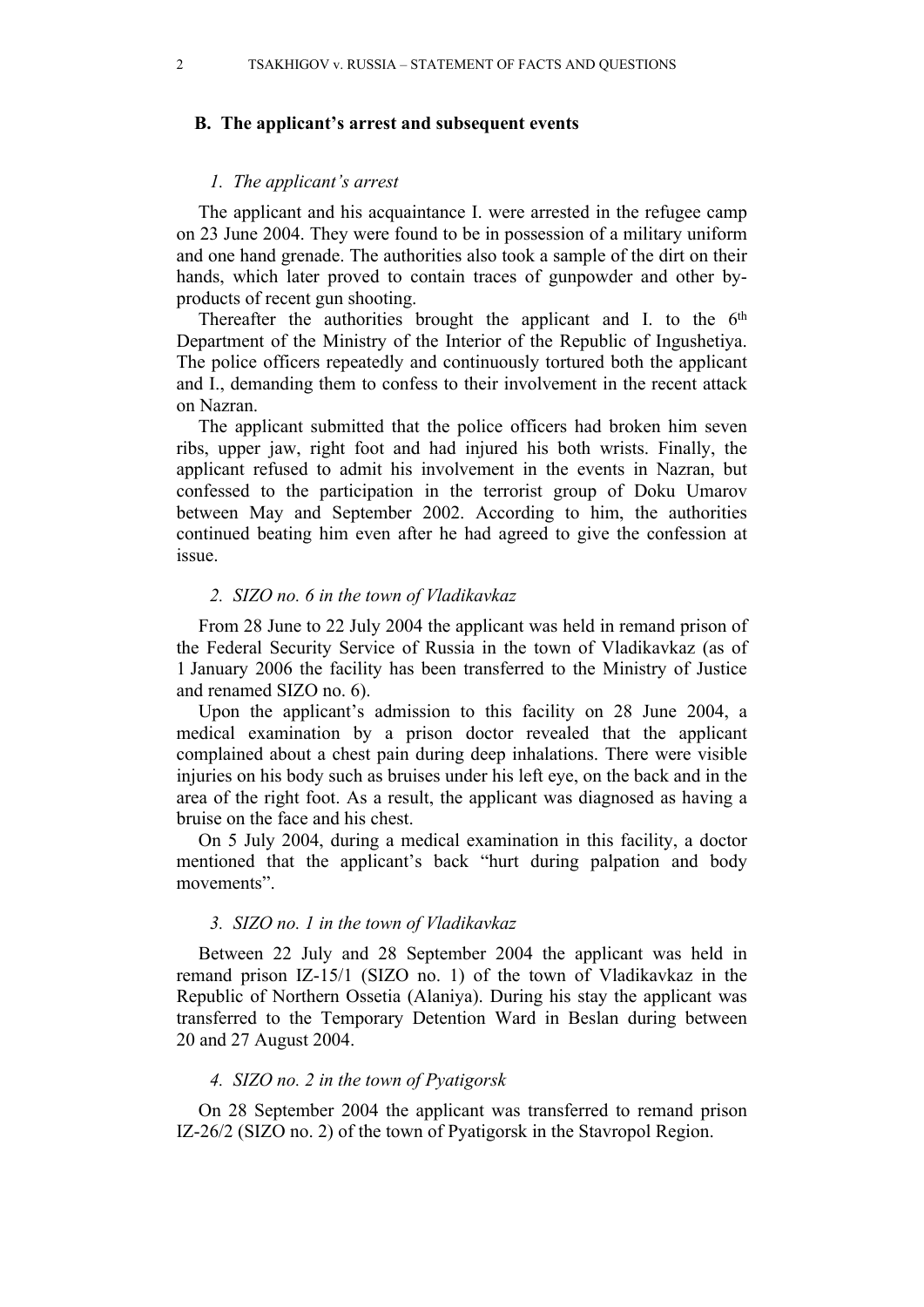The applicant stayed in this prison until 9 February 2007, when he was transferred to penitentiary establishment IK-25 in the Komi Region to serve his sentence of imprisonment.

# *5. The statements of the applicant and I. and the bill of indictment*

## **(a) The statements given on 24 June 2004**

Having been interviewed as a suspect between 2.50 and 8.45 p.m. on 24 June 2004, I. admitted having taken part in the recent attack on Nazran and earlier participation in the armed insurgency in Chechnya. He also indicated that the applicant had been among the participants of the attack. According to the interview record, the applicant received a warning concerning his right not to incriminate himself and was assisted by a lawyer of his choice Kh.

Between 9.15 and 9.30 on 24 June 2004, I. was interviewed again, this time as an accused. He confirmed the earlier statements and admissions, having mentioned that he "felt fit" and had given these statements voluntarily and in the presence of his lawyer Ch.

The applicant was interviewed as a suspect between 9.30 and 11.00 p.m. on 24 June 2004, he admitted that he had earlier participated in the armed insurgency, but denied having anything to do with the attack in the town of Nazran. The applicant admitted that he had an intention to participate in the attack, was ready to participate and was never called. According to the interview record, the applicant was given notice of his right not to incriminate himself and gave the statement in the presence of his lawyer P.

Later on the same day between 11.30 and 11.45 p.m. the applicant was interviewed again as an accused. He essentially confirmed his earlier statement.

It appears that at least some of the applicant's interviews have been filmed and later shown at the trial.

#### **(b) The subsequent statements**

On 25 June 2004, during face-to-face confrontation of I. and the applicant, I. confirmed his earlier statements and again indicated that the applicant had been involved in the recent Nazran attack. There is no copy of the record of this event in the case file.

On the same day I. was brought to the location of the attack and confirmed his earlier statement. He provided more specific details concerning the attack and the participation of various actors.

During his interview of 6 July 2004 I. essentially confirmed his earlier statements. I. was assisted by lawyer Kh.

On 14 August 2004 formal charges have been brought against I., who admitted his guilt only in part. He reckoned that he had indeed participated in the activities of the insurgents, but denied any involvement in the attack on Nazran. He submitted that he had indeed been waiting for a call to participate, but the call never came.

On 17 August 2004 charges have been brought against the applicant, who admitted having taken part in the insurgency earlier, but denied his participation in the events in Nazran.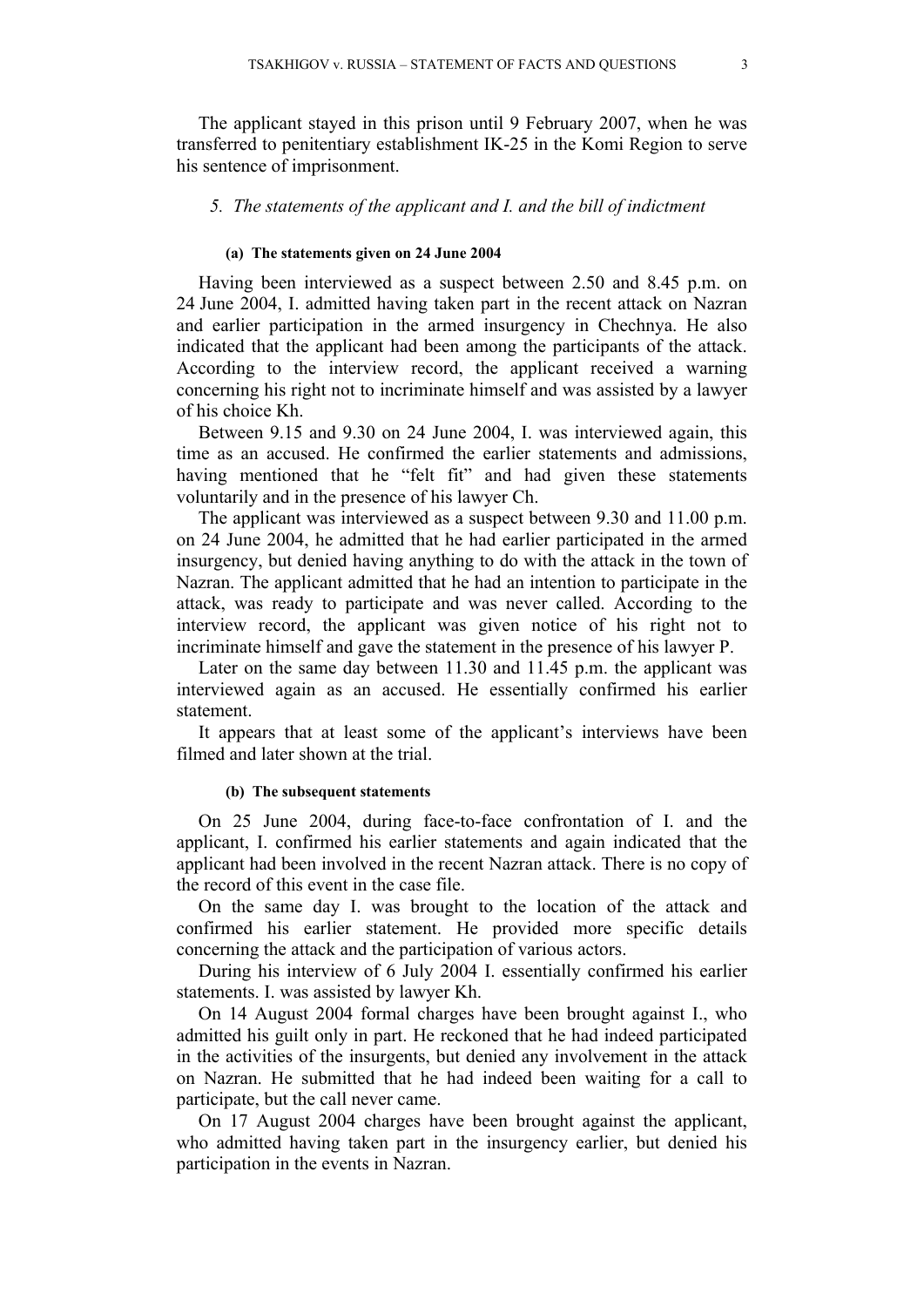#### **(c) Bill of indictment**

According to the bill of indictment dated 28 August 2004, the applicant was involved in the following two episodes. During the first episode which took place early in 1999 the applicant was invited to become a member of a group of armed insurgents in Chechnya. He agreed, joined a training camp and was given a Kalashnikov rifle with ammunition. Until October 2002 he participated in the activities of that camp by building fortifications and guarding it. The second episode concerned his alleged participation in the recent attack in Nazran. The applicant was said to have been invited to take part in it by an unknown individual in May 2004. The applicant then made arrangements to implicate his acquaintance I. On the day of the attack both of them received Kalashkinov automatic rifles and an F-1 grenade. Having received and followed the instructions to stay at a certain place and provide covering fire for the other attackers and to attack law enforcement officers if they happened to appear. The applicant and I. fulfilled the orders until 3 a.m. of 22 June 2003 by firing a few rounds in the forest at the outskirts of Nazran.

In respect of these two episodes, the applicant was charged and indicted under Article 208 § 2 (participation in an illegal armed formation) of the Criminal Code of Russia, Article 209 § 2 (participation in a stable armed group and its attacks) and Article 222 § 3 (illegal arms traffic in connection with the participation in the group).

# **C. The trial and appeal proceedings**

By judgment of 3 August 2005 the Supreme Court of the Republic of Ingushetiya, sitting in the jury composition, examined the charges against the applicant and found the applicant guilty as charged. The applicant was given a sentence of fourteen years of imprisonment in a prison of a strict regime.

This judgment was upheld on appeal by the Supreme Court on 10 October 2006.

The applicant's counsel complained about the ill-treatment repeatedly throughout the trial and appeal proceedings, having mentioned various pieces of evidence confirming the applicant's ill-treatment on 23 and 24 June 2004.

# COMPLAINTS

1. The applicant complains under Article 3 of the Convention that he was heavily and continuously beaten by the policemen following his arrest on 23 June 2004. He relies on medical records from his a remand prison and video records of his early interview allegedly in possession of the respondent Government to substantiate his claims of ill-treatment.

2. Under Article 14 of the Convention the applicant complains that he was discriminated against because of his Chechen ethnicity.